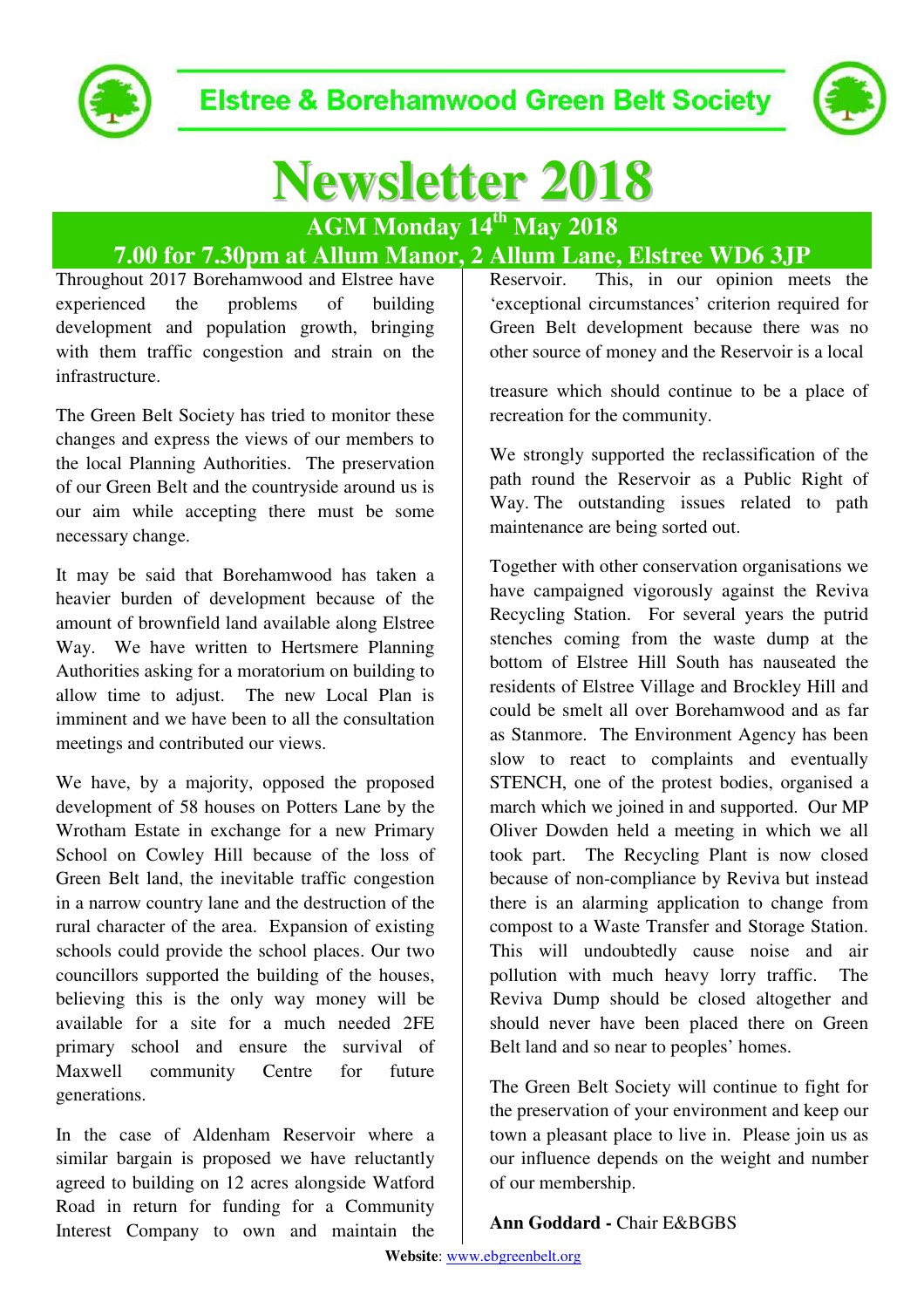

### **Elstree & Borehamwood Green Belt Society**



#### **WHVG newsletter**

Working parties continued in February and March. A letter from The WHVG team will be going to houses in Byron Ave backing onto the field, imploring them not to dump items of any size or description. WHVG will be applying for grants and donations to have a more substantial and higher fence erected to prevent dumping.

Snowfall this year the first for many years meant that residents were able to use the slopes for sledging etc. Vast amounts of litter were left by those using the hill for sledging but most litter continues to be dumped over the fence at the bottom of the hill.

A grant from the Tesco Green Bag Fund had meant that 3 large ponds have been excavated at the bottom of Woodcock Hill. The ponds will hopefully help to alleviate flooding that occurs by Byron Avenue and will produce habitats for water creatures. Clearance around the edges will allow meadow plants to flourish

Another grant has paid for Marginal plants and trees for

the ponds. These were planted on Sunday 8th April. The WHVG volunteers were joined by a number of fellows from the



Rotary Club and Satellite club of Elstree and Borehamwood to help plant the trees.

In March Gratitude presented the Committee with bird feeders.

Dog mess continues to be a problem as a few owners fail to clean up when their pets foul on the footpaths.

On July 8th we celebrate 10 years since Woodcock Hill has been granted Village Green status. We invite all residents across the Town to bring a picnic and join from 12-2pm.

On Sunday 11th November "The Battle's Over" will be celebrated on Woodcock Hill as part of National Celebrations. The Beacon will be lit a 100 years after the end of WW1 to remember



those who gave their lives. Last post will be sounded. A new piece of music the Battles Over will be played and the Bells of peace will ring out.

#### **REVIVA newsletter**

In the last year the smell

from the Reviva site has been even more long lasting and far ranging than in previous years. No tests have ever been carried out to find the long term effects on the health of residents. A march was held in January from the Holly Bush to Reviva site involving residents and local politicians. Reviva were already under threat of closure as they could not meet the new regulations for composting. Even more stringent rules would be applied in March 2018 with which Reviva could not comply.

Reviva directors applied to Herts. County Council for changes of use from a compost site to a waste transfer site. The application is vague.

STENCH committee with Oliver Dowden and County Councillor Caroline Clapper and Borough Leader Morris Bright met officers from the Environment Agency and the consensus was that two things should not be considered together.

The composting should cease and the application for a waste transfer station should be decided separately.

The new application is for storage and waste.

Construction Waste – soil, metals and whatever else is placed in a skip

Soil Screening – soil removed from developments

Storage units – warehousing (non specific)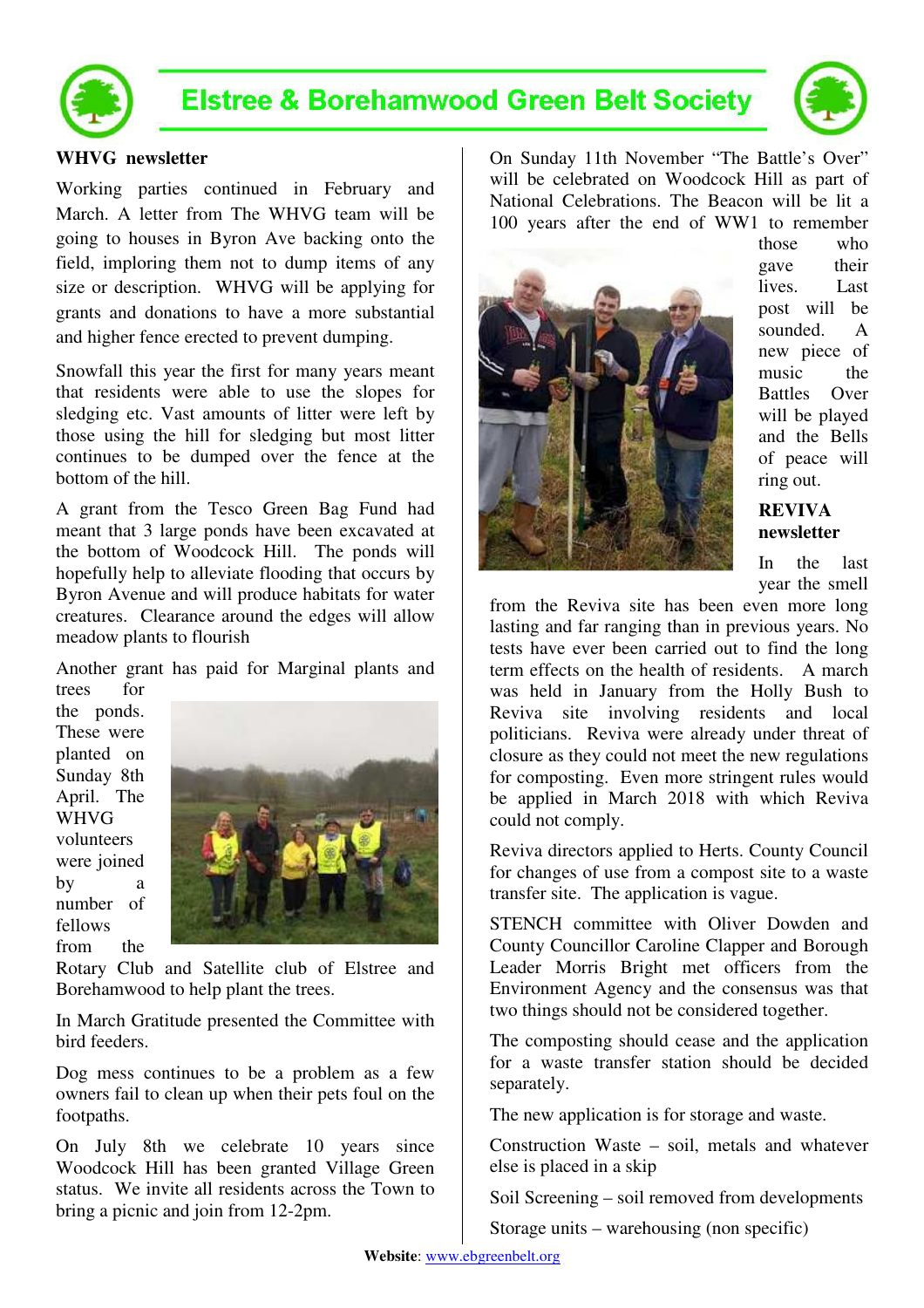

### **Elstree & Borehamwood Green Belt Society**



The main issues are the application for an additional entrance and the huge amount of vehicular movements. These are likely to be in the 100s daily, bringing noise and air pollution and damage to roads

No composting anymore so no smell but other issues would potentially arise. Reviva wants to lease the site out to a number of companies. This would make it even more difficult to use enforcement to deal with breaches of contract.

#### **PARKFIELDS off Red Road Spinney in Allum Lane**

After a very wet squelshy winter, we hope the fields will dry out ready for dog walkers, joggers, picnics, kite flyers and children playing games this summer.

We have new activities for children with astro turf which helps to keep feet clean and dry, always a blessing!



The astro turf football pitch continues to be well used, we would however be so grateful if people using the pitch would put their litter, mainly bottles, crisp packets etc into the bins provided.

Luckily, we have hard paths around the field which are used to avoid the soggy grass.

#### **Objectives 2018 / 2019**

Our aim is to preserve as much as possible of the peaceful green and pleasant countryside, which has been left to us after the ravages of road and building developments.

We live in an exceptionally fragile habitat. Major motorways radiate out from London through Hertsmere and the urban creep of London is always a danger. The proposed construction of a huge Rail Freight Interchange Station at Park Street is the current greatest threat. If it goes ahead it will undoubtedly blight the whole area and cause endless road and rail problems.

We are opposed to it together with every other local conservation organisation and the local councils.

Sadly the Green Belt though protected in Law from 1947 is not immune to Central Government edict and we await the outcome of recent developments with great anxiety.

It is not our policy to interfere with reasonable improvements to private property and we are in favour of brownfield development.

We accept that a community has changing needs and cannot be preserved as in a museum. Playing fields, community centres, libraries and some new housing have to be provided. Our quality of life depends on careful planning especially in the control of traffic.

We try to retain those buildings with interest, history or architectural merit.

The destruction over the years of many landmark houses has robbed Elstree and Borehamwood of much of its visual amenity. I include the razing of the old cottages on Elstree High Street, the loss of the timber framed house at the Shenley Road / Theobald Street junction and the current demise of Little Organ Hall Farm. We must preserve what is left.

We are trying to serve the community and speak up for you all.

#### **Contact details**

*Chair:* **Ann Goddard**: anngoddard999@hotmail.com 0208 953 1436

*Membership:* **Pat Strack**: pat.strack@ntlworld.com 0208 386 3151

*Planning:* **Jenny Jacoby:**  jennyjacoby@tiscali.co.uk

Please join us for our 2018 AGM which will take place on Monday 14th May at 7pm for 7.30 in Room 3, Allum Manor, Allum Lane, Elstree WD6 1PJ

----------

Our speaker, John Cartledge, a Borehamwood resident and green transport campaigner, spent almost 40 years' associated with London TravelWatch and its



*John with Teddy*

predecessors for which he was awarded a Lifetime Contribution to Transport in London award at the 2014 London Transport Awards. He was also previously a County Councillor and has recently authored "Teddy's Trails", a network of self-guided historical walks through the countryside around the town.